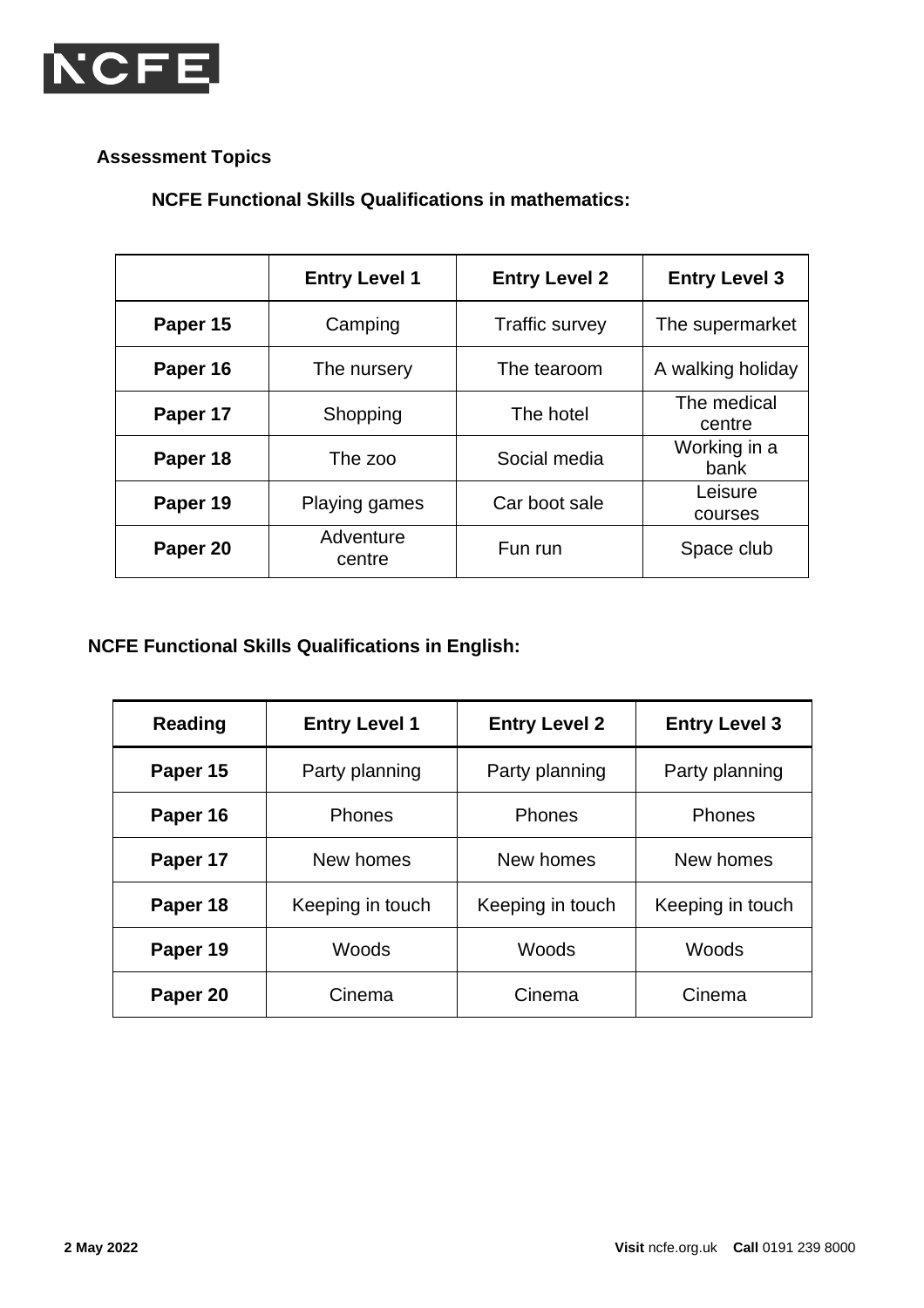

| Writing  | Entry 1                        | Entry 2                                | Entry 3                       |
|----------|--------------------------------|----------------------------------------|-------------------------------|
| Paper 15 | Day out                        | Party                                  | Party                         |
| Paper 16 | New phone                      | <b>Phones</b>                          | Technology                    |
| Paper 17 | Clear up / Moving              | New homes                              | Moving / New<br>homes         |
| Paper 18 | Moving / Meeting a<br>friend   | Prize draw / Go<br><b>Karting trip</b> | Reunion / Leisure<br>reviews  |
| Paper 19 | Parcel collection &<br>day out | Holiday & sport                        | Party & review                |
| Paper 20 | <b>Films</b>                   | Cinema & Film                          | Cinema review<br>& TV - Films |